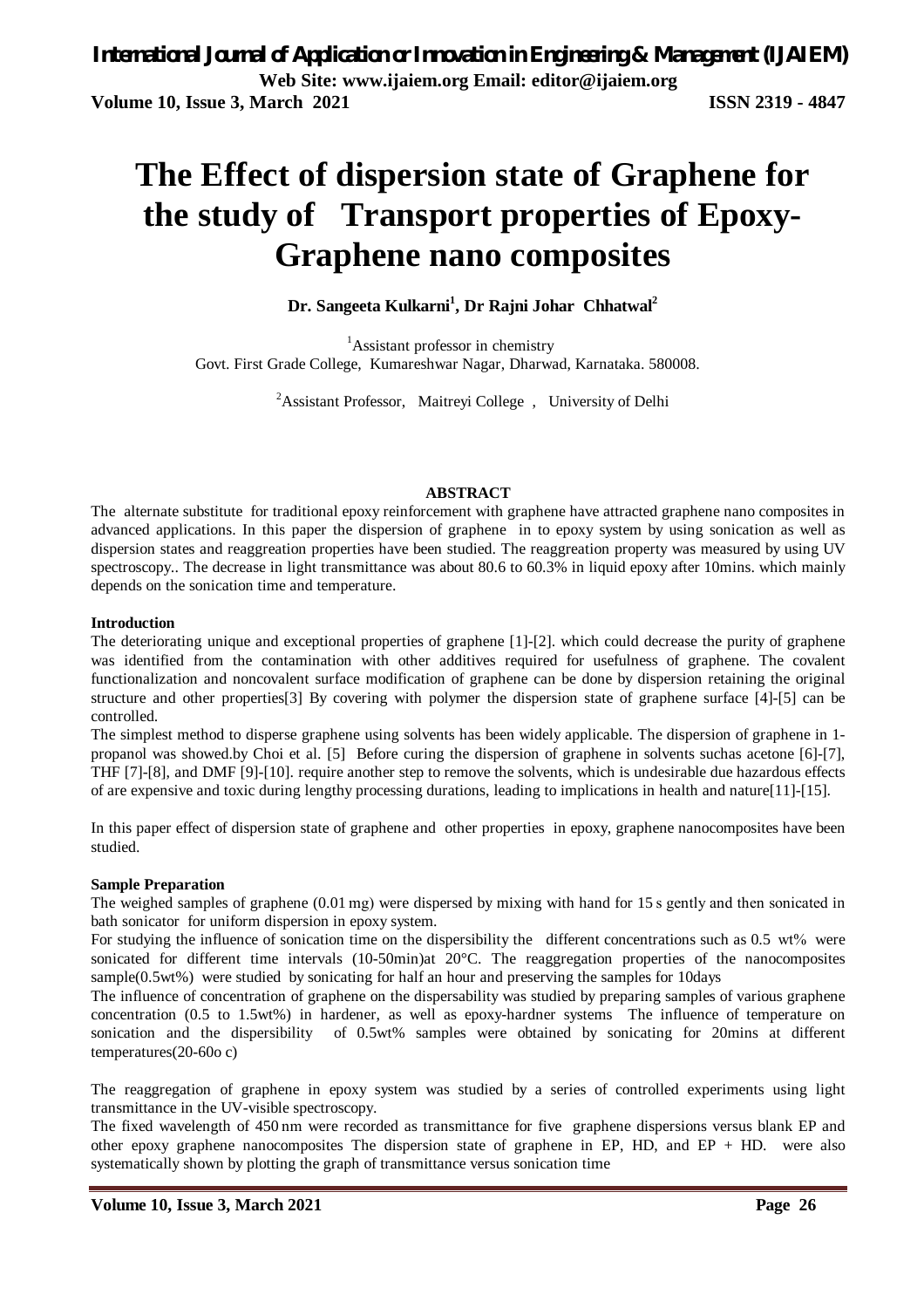# *International Journal of Application or Innovation in Engineering & Management (IJAIEM)* **Web Site: www.ijaiem.org Email: editor@ijaiem.org**

#### **Volume 10, Issue 3, March 2021 ISSN 2319 - 4847**

#### **Results**

The high efficiency of dispersion of graphene in polymer matrix was obtained by sonication

The light transmittance of graphene dispersion against sonication time is shown in Figure 1 The graphene dispersion in HD show a decrease in the transmittance within the first 5 mins The lowered light absorbance of graphene aggregates due to shielding effect before sonication. The higher light absorption or lower light transmittance of the graphene aggregates was observed after sonication The decreased in light transmittance was observed for the graphene dispersion is due to high viscosity of epoxy system. The decrease in transmittance was 5 % in EP, 20 % in HD, and 25% for graphene dispersion in other epoxy graphene nanocomposites



Light transmittance of graphene dispersion against sonication time (graphene concentration: 0.5 wt%).

The curing of epoxy resin mixed with hardener showed non uniform dispersion with lower transmittance. The resin started to cure immediately after mixing liquid resin with hardener. The limited time for graphene dispersion lead to gelling and curing process. The uniformly dispersion of graphene was not depend on. limited time Therefore, it is desirable select epoxy resin with longer curing time for preparing epoxy/graphene nanocomposites.

The light transmittance decreased with the decrease of agglomerate/flake size at low concentration. Figure 2 shows the measured light transmittance against concentration. The light transmittance decreased with the increase of concentration.